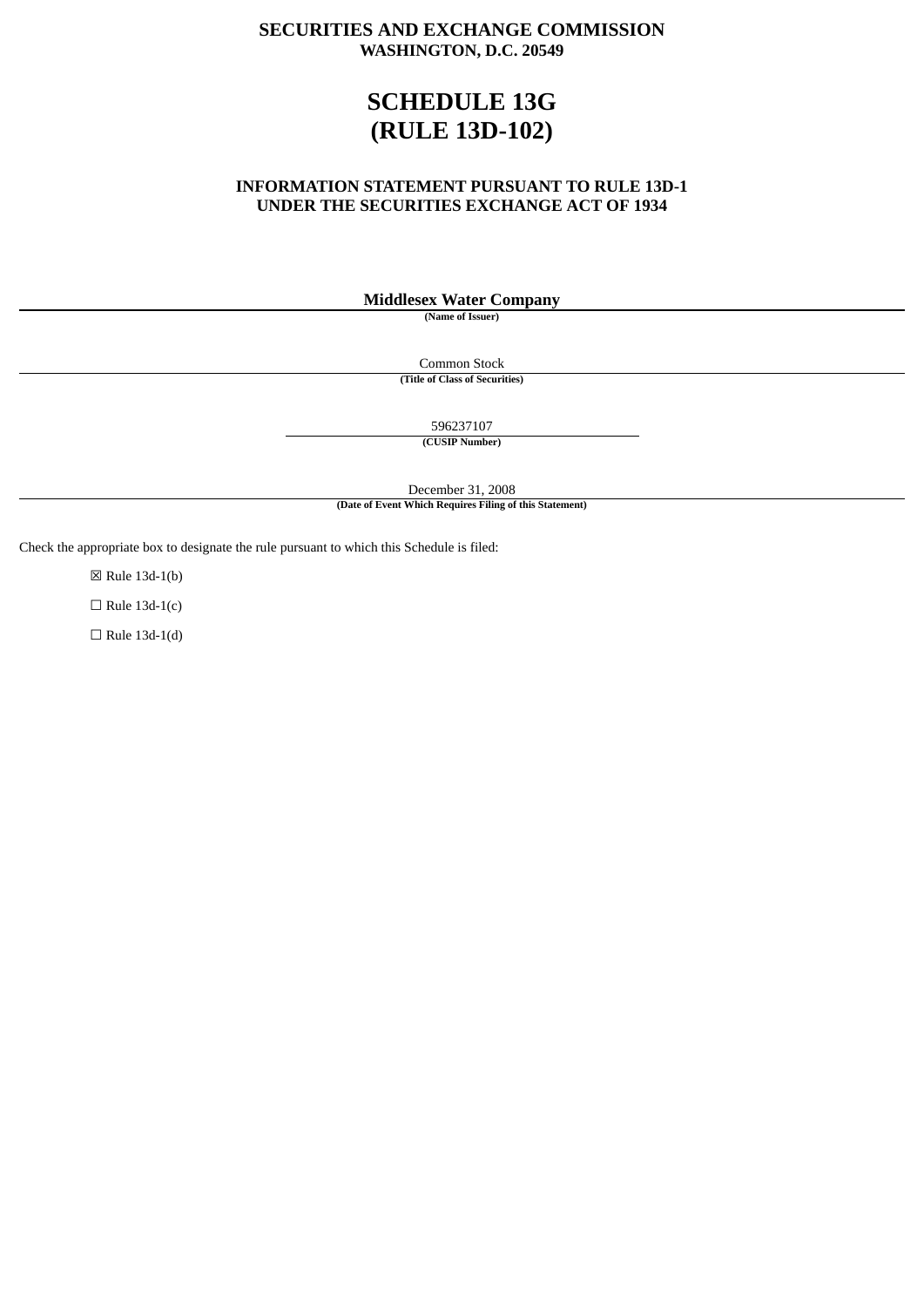| CUSIP No. 596237107        | Page 1 of 7 Pages                                                                     |        |
|----------------------------|---------------------------------------------------------------------------------------|--------|
|                            | 1) Names of Reporting Persons<br>IRS Identification No. Of Above Persons              |        |
|                            | The PNC Financial Services Group, Inc.<br>25-1435979                                  |        |
| (a) $\Box$<br>(b) $\Box$   | 2) Check the Appropriate Box if a Member of a Group (See Instructions)                |        |
| 3) SEC USE ONLY            |                                                                                       |        |
|                            | 4) Citizenship or Place of Organization                                               |        |
|                            | Pennsylvania                                                                          |        |
| Number of<br><b>Shares</b> | Sole Voting Power<br>5)                                                               |        |
|                            | 20,901<br><b>Shared Voting Power</b><br>6)                                            |        |
| Beneficially<br>Owned By   | -0-                                                                                   |        |
| Each                       | Sole Dispositive Power<br>7)                                                          |        |
| Reporting<br>Person        | 1,429                                                                                 |        |
| With                       | <b>Shared Dispositive Power</b><br>8)                                                 |        |
|                            | 754,333                                                                               |        |
|                            | 9) Aggregate Amount Beneficially Owned by Each Reporting Person                       |        |
|                            | 770,901*                                                                              |        |
|                            | 10) Check if the Aggregate Amount in Row (9) Excludes Certain Shares See Instructions | $\Box$ |
|                            | 11) Percent of Class Represented by Amount in Row (9)                                 |        |
|                            | 5.76                                                                                  |        |
|                            | 12) Type of Reporting Person (See Instructions)                                       |        |
|                            | HC                                                                                    |        |
|                            |                                                                                       |        |

\* See the response to Item 6.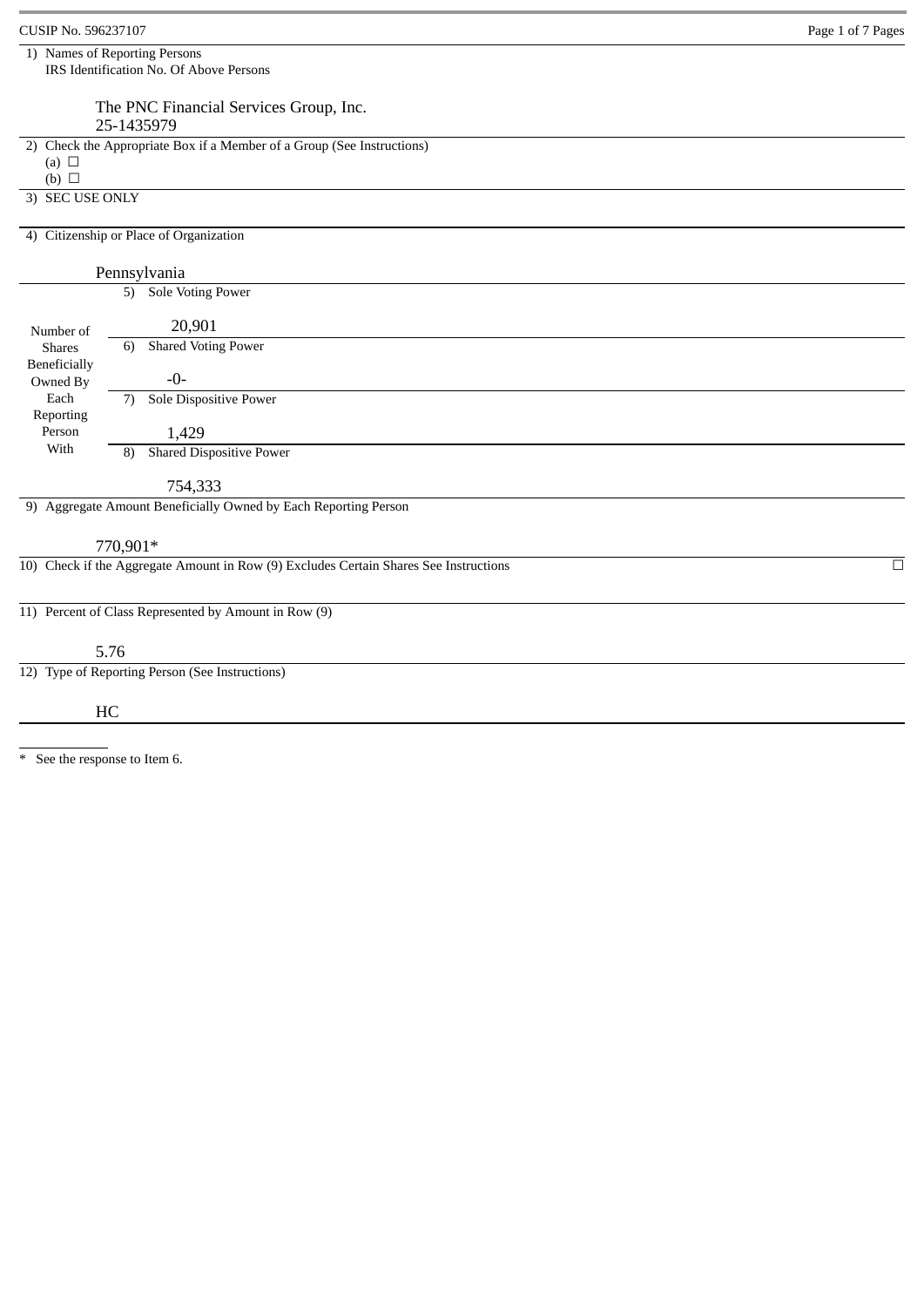| CUSIP No. 596237107 |                                                                                       | Page 2 of 7 Pages |
|---------------------|---------------------------------------------------------------------------------------|-------------------|
|                     | 1) Names of Reporting Persons<br>IRS Identification No. Of Above Persons              |                   |
|                     | PNC Bancorp, Inc.                                                                     |                   |
|                     | 51-0326854                                                                            |                   |
|                     | 2) Check the Appropriate Box if a Member of a Group (See Instructions)                |                   |
| (a) $\Box$          |                                                                                       |                   |
| $(b)$ $\square$     |                                                                                       |                   |
| 3) SEC USE ONLY     |                                                                                       |                   |
|                     | 4) Citizenship or Place of Organization                                               |                   |
|                     | Delaware                                                                              |                   |
|                     | 5) Sole Voting Power                                                                  |                   |
| Number of           | 20,901                                                                                |                   |
| <b>Shares</b>       | <b>Shared Voting Power</b><br>6)                                                      |                   |
| Beneficially        |                                                                                       |                   |
| Owned By            | $-0-$                                                                                 |                   |
| Each<br>Reporting   | Sole Dispositive Power<br>7)                                                          |                   |
| Person              | 1,429                                                                                 |                   |
| With                | <b>Shared Dispositive Power</b><br>8)                                                 |                   |
|                     | 754,333                                                                               |                   |
|                     | 9) Aggregate Amount Beneficially Owned by Each Reporting Person                       |                   |
|                     | 770,901*                                                                              |                   |
|                     | 10) Check if the Aggregate Amount in Row (9) Excludes Certain Shares See Instructions | $\Box$            |
|                     | 11) Percent of Class Represented by Amount in Row (9)                                 |                   |
|                     | 5.76                                                                                  |                   |
|                     | 12) Type of Reporting Person (See Instructions)                                       |                   |
|                     | HC                                                                                    |                   |
|                     |                                                                                       |                   |
|                     |                                                                                       |                   |

\* See the response to Item 6.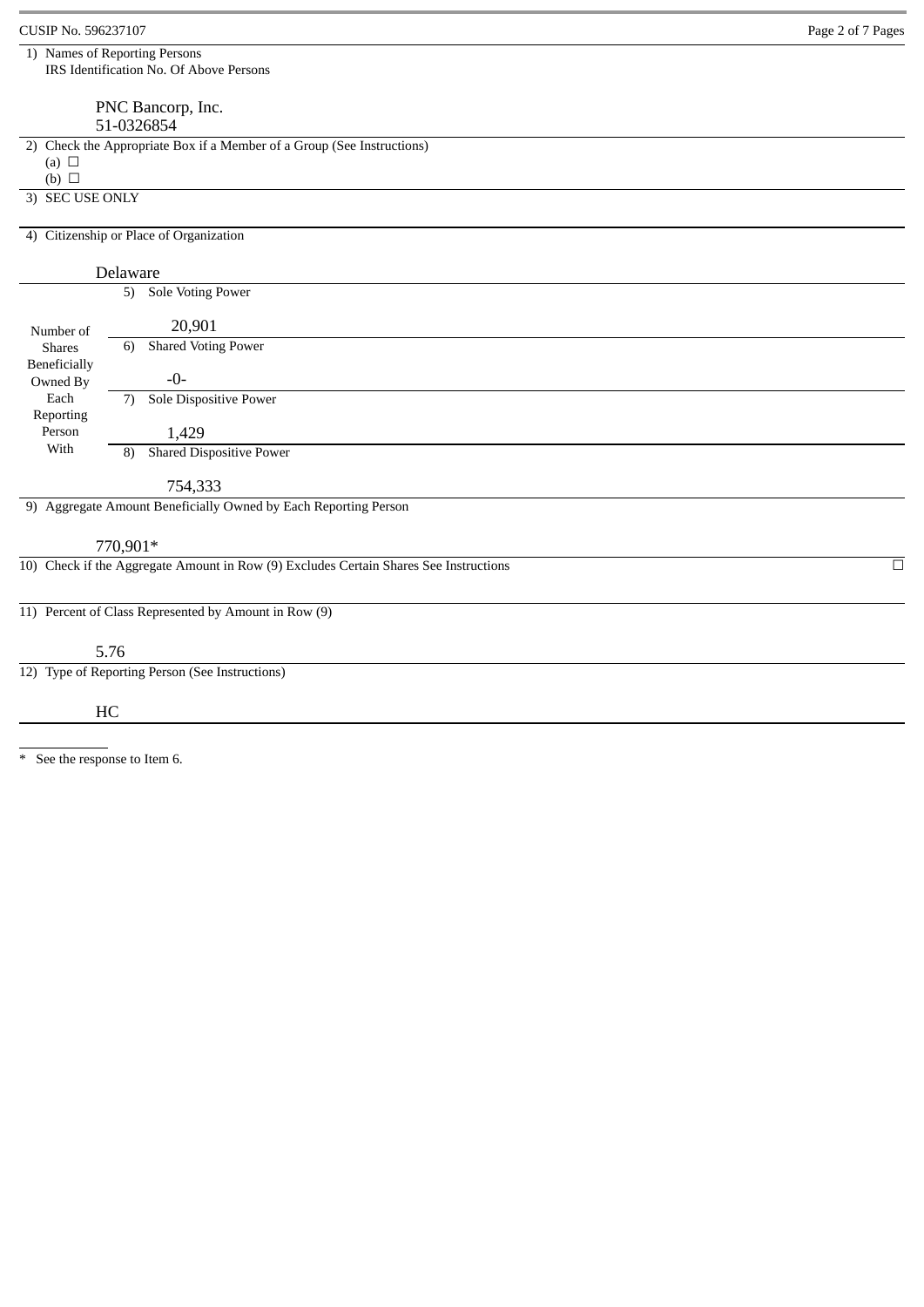| CUSIP No. 596237107        |                                                                                                   | Page 3 of 7 Pages |
|----------------------------|---------------------------------------------------------------------------------------------------|-------------------|
|                            | 1) Names of Reporting Persons                                                                     |                   |
|                            | IRS Identification No. Of Above Persons                                                           |                   |
|                            | PNC Bank, National Association                                                                    |                   |
|                            | 22-1146430                                                                                        |                   |
|                            | 2) Check the Appropriate Box if a Member of a Group (See Instructions)                            |                   |
| (a) $\Box$<br>(b) $\Box$   |                                                                                                   |                   |
| 3) SEC USE ONLY            |                                                                                                   |                   |
|                            |                                                                                                   |                   |
|                            | 4) Citizenship or Place of Organization                                                           |                   |
|                            | <b>United States</b>                                                                              |                   |
|                            | 5) Sole Voting Power                                                                              |                   |
|                            | 20,901                                                                                            |                   |
| Number of<br><b>Shares</b> | <b>Shared Voting Power</b><br>6)                                                                  |                   |
| Beneficially               |                                                                                                   |                   |
| Owned By<br>Each           | $-0-$<br>Sole Dispositive Power                                                                   |                   |
| Reporting                  | 7)                                                                                                |                   |
| Person                     | 1,429                                                                                             |                   |
| With                       | <b>Shared Dispositive Power</b><br>8)                                                             |                   |
|                            | 754,333                                                                                           |                   |
|                            | 9) Aggregate Amount Beneficially Owned by Each Reporting Person                                   |                   |
|                            |                                                                                                   |                   |
|                            | 770,901*<br>10) Check if the Aggregate Amount in Row (9) Excludes Certain Shares See Instructions | $\Box$            |
|                            |                                                                                                   |                   |
|                            | 11) Percent of Class Represented by Amount in Row (9)                                             |                   |
|                            |                                                                                                   |                   |
|                            | 5.76                                                                                              |                   |
|                            | 12) Type of Reporting Person (See Instructions)                                                   |                   |
|                            |                                                                                                   |                   |
|                            | BK                                                                                                |                   |
|                            |                                                                                                   |                   |

\* See the response to Item 6.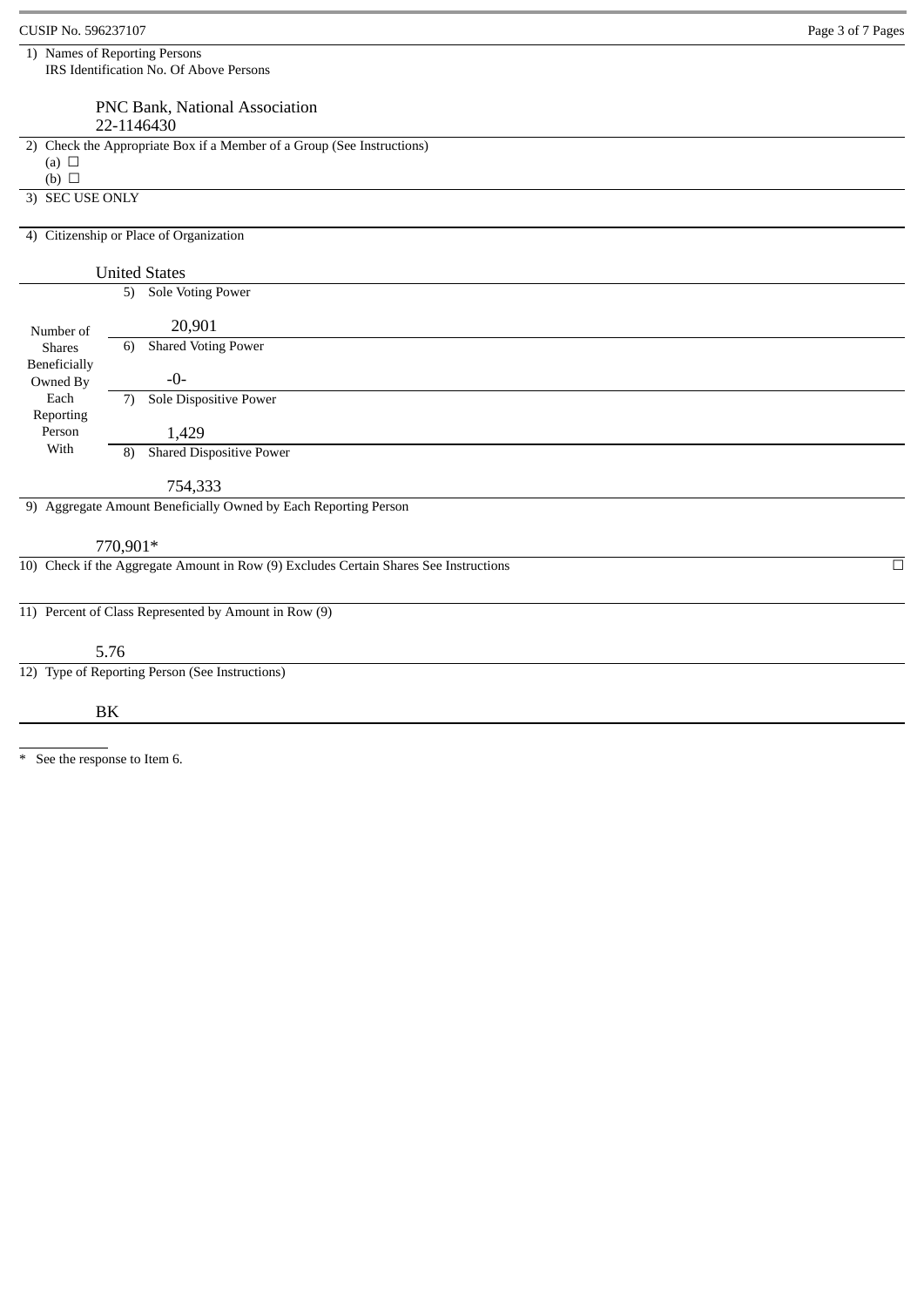| ITEM 1            | $(a) -$ | <b>NAME OF ISSUER:</b>                                                                                                                                                                                                                                                         |
|-------------------|---------|--------------------------------------------------------------------------------------------------------------------------------------------------------------------------------------------------------------------------------------------------------------------------------|
|                   |         | Middlesex Water Company                                                                                                                                                                                                                                                        |
| ITEM 1            | $(b) -$ | ADDRESS OF ISSUER'S PRINCIPAL EXECUTIVE OFFICES:                                                                                                                                                                                                                               |
|                   |         | 1500 Ronson Road<br>Iselin, New Jersey 08830                                                                                                                                                                                                                                   |
| ITEM <sub>2</sub> | $(a) -$ | <b>NAME OF PERSON FILING:</b>                                                                                                                                                                                                                                                  |
|                   |         | The PNC Financial Services Group, Inc.; PNC Bancorp, Inc.; and<br>PNC Bank, National Association                                                                                                                                                                               |
| ITEM <sub>2</sub> | $(b) -$ | ADDRESS OF PRINCIPAL BUSINESS OFFICE:                                                                                                                                                                                                                                          |
|                   |         | The PNC Financial Services Group, Inc. - One PNC Plaza, 249 Fifth Avenue, Pittsburgh, PA 15222-2707<br>PNC Bancorp, Inc. - 300 Delaware Avenue, Suite 304, Wilmington, DE 19801<br>PNC Bank, National Association - One PNC Plaza, 249 Fifth Avenue, Pittsburgh, PA 15222-2707 |
| ITEM 2            | $(c)$ - | CITIZENSHIP:                                                                                                                                                                                                                                                                   |
|                   |         | The PNC Financial Services Group, Inc. - Pennsylvania<br>PNC Bancorp, Inc. - Delaware<br>PNC Bank, National Association - United States                                                                                                                                        |
| ITEM 2            | $(d)$ - | TITLE OF CLASS OF SECURITIES:                                                                                                                                                                                                                                                  |
|                   |         | Common                                                                                                                                                                                                                                                                         |
| ITEM 2<br>$(e)$ - |         | <b>CUSIP NUMBER:</b>                                                                                                                                                                                                                                                           |
|                   |         | 596237107                                                                                                                                                                                                                                                                      |
|                   | А:      | ITEM 3 - IF THIS STATEMENT IS FILED PURSUANT TO RULE 13d-1(b), OR 13d-2(b), CHECK WHETHER THE PERSON FILING IS                                                                                                                                                                 |
|                   | (a)     | Broker or dealer registered under Section 15 of the Exchange Act;<br>⊔                                                                                                                                                                                                         |
|                   | (b)     | Bank as defined in Section 3(a)(6) of the Exchange Act;<br>$\boxtimes$                                                                                                                                                                                                         |
|                   | (c)     | Insurance Company as defined in Section $3(a)(19)$ of the Exchange Act;<br>$\Box$                                                                                                                                                                                              |
|                   | (d)     | Investment Company registered under Section 8 of the Investment Company Act;<br>Ц                                                                                                                                                                                              |
|                   | (e)     | An Investment Adviser in accordance with Rule 13d-1(b)(1)(ii)(E);<br>$\Box$                                                                                                                                                                                                    |
|                   | (f)     | An Employee Benefit Plan or Endowment Fund in accordance with Rule 13d-1(b)(1)(ii)(F);<br>⊔                                                                                                                                                                                    |
|                   | (g)     | A Parent Holding Company or Control Person in accordance with Rule 13d-1(b)(1)(ii)(G);<br>⊠                                                                                                                                                                                    |
|                   | (h)     | A Savings Association as defined in Section 3(b) of the Federal Deposit Insurance Act;<br>⊔                                                                                                                                                                                    |
|                   | (i)     | A Church Plan that is excluded from the definition of an Investment Company under Section $3(c)(14)$<br>⊔<br>of the Investment Company Act;                                                                                                                                    |
|                   | (j)     | $\Box$ Group, in accordance with Rule 13d(b)(1)(ii)(J).                                                                                                                                                                                                                        |

Page 4 of 7 Pages

If this statement is filed pursuant to Rule 13d-1(c), check this box.  $\Box$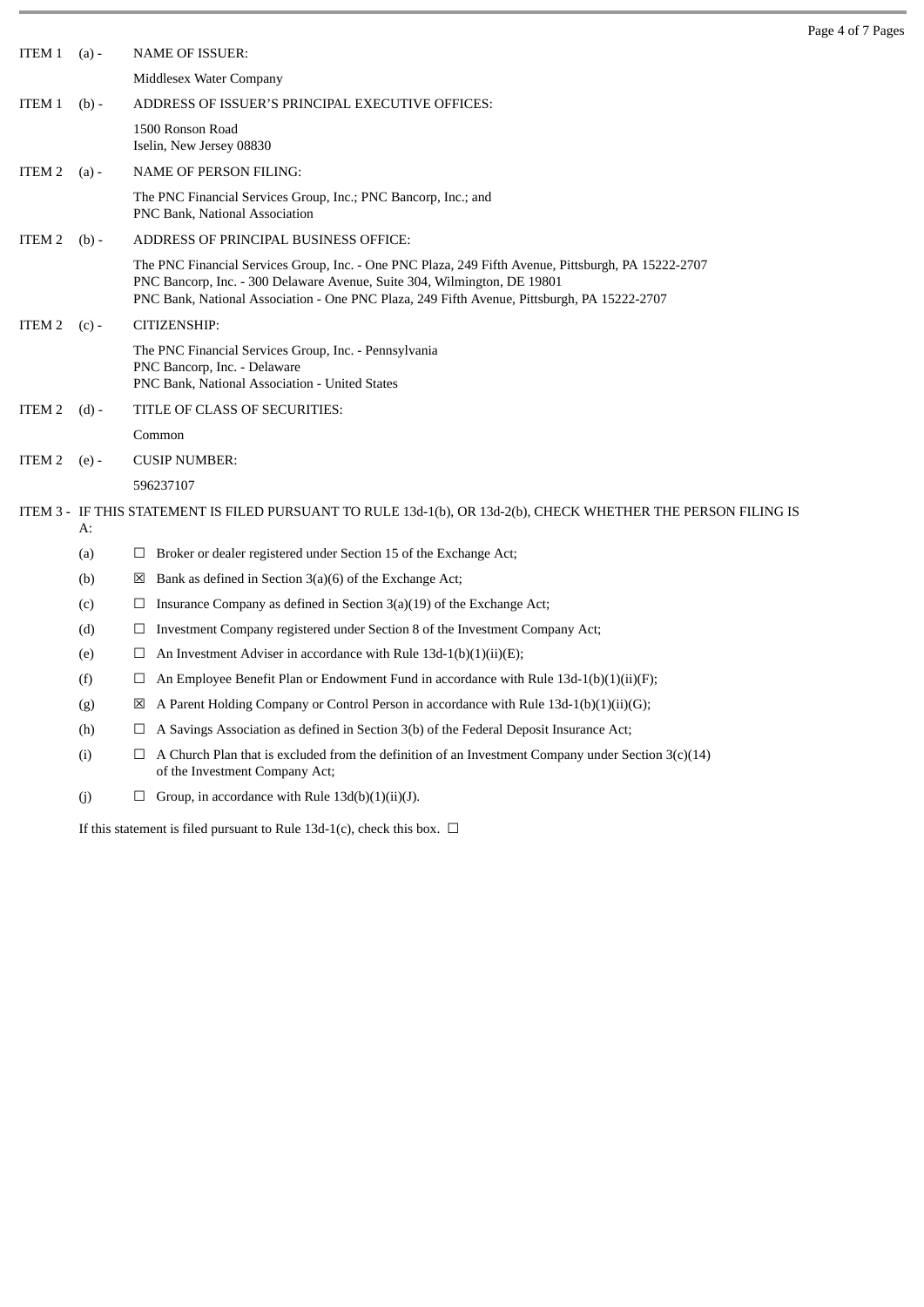### ITEM 4 - OWNERSHIP:

The following information is as of December 31, 2008:

(a) Amount Beneficially Owned: 770,901 shares\*

- \*See the response to Item 6.
- (b) Percent of Class: 5.76
- (c) Number of shares to which such person has:
	- (i) sole power to vote or to direct the vote 20,901
	- (ii) shared power to vote or to direct the vote -0-
	- (iii) sole power to dispose or to direct the disposition of 1,429
	- (iv) shared power to dispose or to direct the disposition of 754,333
- ITEM 5 OWNERSHIP OF FIVE PERCENT OR LESS OF A CLASS:

Not Applicable.

# ITEM 6 - OWNERSHIP OF MORE THAN FIVE PERCENT ON BEHALF OF ANOTHER PERSON:

The total shares of Common Stock reported herein are held in accounts at PNC Bank, National Association in a fiduciary capacity.

#### ITEM 7 - IDENTIFICATION AND CLASSIFICATION OF THE SUBSIDIARY WHICH ACQUIRED THE SECURITY BEING REPORTED ON BY THE PARENT HOLDING COMPANY:

Included are the following subsidiaries of The PNC Financial Services Group, Inc. - HC:

PNC Bancorp, Inc. - HC (wholly owned subsidiary of The PNC Financial Services Group, Inc.)

PNC Bank, National Association - BK (wholly owned subsidiary of PNC Bancorp, Inc.)

ITEM 8 - IDENTIFICATION AND CLASSIFICATION OF MEMBERS OF THE GROUP:

Not Applicable.

ITEM 9 - NOTICE OF DISSOLUTION OF GROUP:

Not Applicable.

ITEM 10 - CERTIFICATION:

By signing below I certify that, to the best of my knowledge and belief, the securities referred to above were acquired and held in the ordinary course of business and were not acquired and are not held for the purpose of or with the effect of changing or influencing the control of the issuer of the securities and were not acquired and are not held in connection with or as a participant in any transaction having that purpose or effect.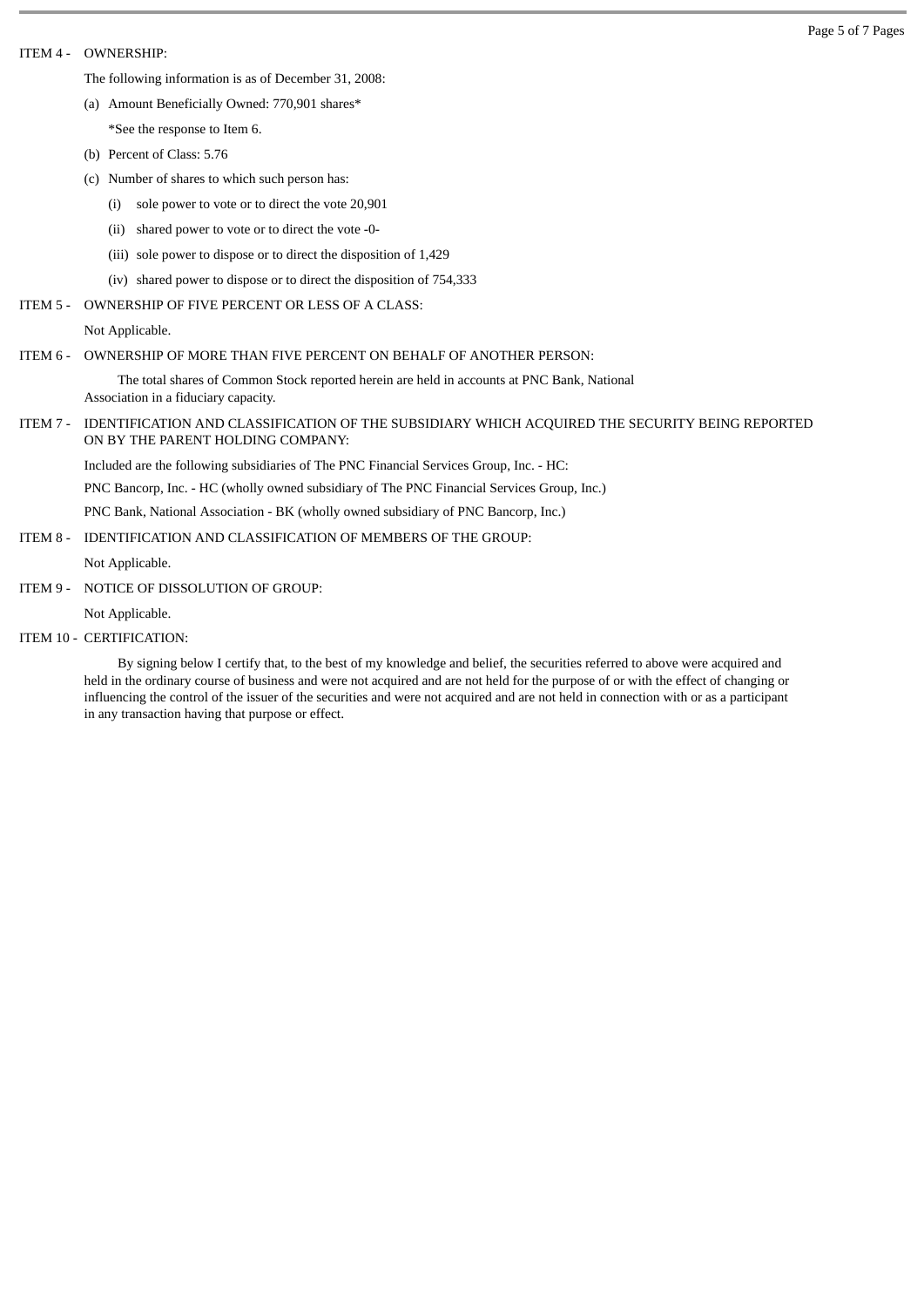# SIGNATURE

After reasonable inquiry and to the best of my knowledge and belief, I certify that the information set forth in this statement is true, complete and correct.

February 12, 2009

Date

By: /s/ Joseph C. Guyaux

Signature - The PNC Financial Services Group, Inc. Joseph C. Guyaux, President Name & Title

February 12, 2009

Date

By: /s/ Maria C. Schaffer Signature - PNC Bancorp, Inc. Maria C. Schaffer, Executive Vice President Name & Title

February 12, 2009

Date

By: /s/ Joseph C. Guyaux

Signature - PNC Bank, National Association Joseph C. Guyaux, President Name & Title